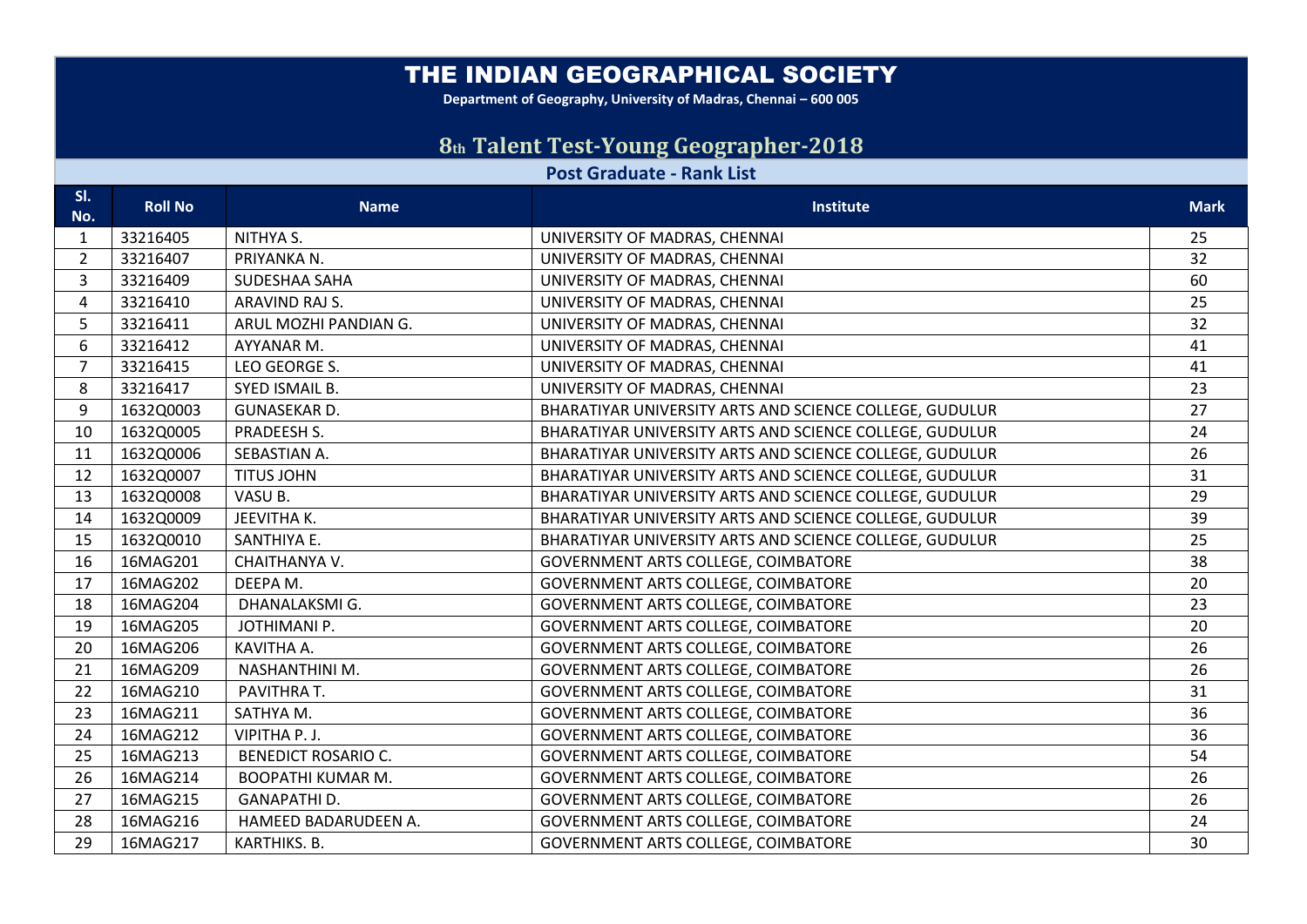| 30 | 16MAG218    | MALAISAMY S.         | GOVERNMENT ARTS COLLEGE, COIMBATORE                   | 26 |
|----|-------------|----------------------|-------------------------------------------------------|----|
| 31 | 16MAG219    | MOORTHIM.            | GOVERNMENT ARTS COLLEGE, COIMBATORE                   | 29 |
| 32 | 16MAG220    | PACKIARAJ A.         | GOVERNMENT ARTS COLLEGE, COIMBATORE                   | 21 |
| 33 | 16MAG221    | PONSIVA P.           | GOVERNMENT ARTS COLLEGE, COIMBATORE                   | 24 |
| 34 | 16MAG222    | SAMEER M.            | GOVERNMENT ARTS COLLEGE, COIMBATORE                   | 40 |
| 35 | 16MAG223    | SIVA .M              | GOVERNMENT ARTS COLLEGE, COIMBATORE                   | 29 |
| 36 | 16PGY201601 | AJITH KUMAR S.       | GOVERNMENT ARTS COLLEGE, SALEM                        | 22 |
| 37 | 16PGY201602 | CHINNASAMY M.        | GOVERNMENT ARTS COLLEGE, SALEM                        | 25 |
| 38 | 16PGY201603 | DHANASEKARAN E.      | GOVERNMENT ARTS COLLEGE, SALEM                        | 22 |
| 39 | 16PGY201604 | KANNAN P.            | GOVERNMENT ARTS COLLEGE, SALEM                        | 28 |
| 40 | 16PGY201606 | MEGANATHAN C.        | GOVERNMENT ARTS COLLEGE, SALEM                        | 26 |
| 41 | 16PGY201607 | PRATHAP P.           | GOVERNMENT ARTS COLLEGE, SALEM                        | 25 |
| 42 | 16PGY201608 | SARAVANAN C.         | GOVERNMENT ARTS COLLEGE, SALEM                        | 20 |
| 43 | 16PGY201609 | <b>SENTHIL R.</b>    | GOVERNMENT ARTS COLLEGE, SALEM                        | 25 |
| 44 | 16PGY201610 | VASANTHAKUMAR K.     | GOVERNMENT ARTS COLLEGE, SALEM                        | 17 |
| 45 | 16PGY201611 | VEERAMUTHU S.        | GOVERNMENT ARTS COLLEGE, SALEM                        | 25 |
| 46 | 16PGY201612 | VENKATESAN M.        | GOVERNMENT ARTS COLLEGE, SALEM                        | 17 |
| 47 | 16PGY201613 | <b>GOMATHI K.</b>    | GOVERNMENT ARTS COLLEGE, SALEM                        | 22 |
| 48 | 16PGY201614 | MENAGA M.            | GOVERNMENT ARTS COLLEGE, SALEM                        | 30 |
| 49 | 16PGY201615 | SHERLIN MARY K.      | GOVERNMENT ARTS COLLEGE, SALEM                        | 20 |
| 50 | P16GE01     | <b>ABIRAMI S.</b>    | KUNTHAVAI NACHIYAR GOVERNMENT ARTS COLLEGE, THANJAVUR | 21 |
| 51 | P16GE03     | ANUSUYA M.           | KUNTHAVAI NACHIYAR GOVERNMENT ARTS COLLEGE, THANJAVUR | 27 |
| 52 | P16GE04     | <b>BHARATHI S.</b>   | KUNTHAVAI NACHIYAR GOVERNMENT ARTS COLLEGE, THANJAVUR | 30 |
| 53 | P16GE05     | ELAKKIYA K.          | KUNTHAVAI NACHIYAR GOVERNMENT ARTS COLLEGE, THANJAVUR | 26 |
| 54 | P16GE06     | INDHIRA M.           | KUNTHAVAI NACHIYAR GOVERNMENT ARTS COLLEGE, THANJAVUR | 25 |
| 55 | P16GE07     | KEERTHANA D.         | KUNTHAVAI NACHIYAR GOVERNMENT ARTS COLLEGE, THANJAVUR | 25 |
| 56 | P16GE08     | NAVEENA S.           | KUNTHAVAI NACHIYAR GOVERNMENT ARTS COLLEGE, THANJAVUR | 28 |
| 57 | P16GE10     | PUNITHA C.           | KUNTHAVAI NACHIYAR GOVERNMENT ARTS COLLEGE, THANJAVUR | 21 |
| 58 | P16GE11     | RAJESHWARI S.        | KUNTHAVAI NACHIYAR GOVERNMENT ARTS COLLEGE, THANJAVUR | 25 |
| 59 | P16GE13     | SEETHALAKSHMI M.     | KUNTHAVAI NACHIYAR GOVERNMENT ARTS COLLEGE, THANJAVUR | 29 |
| 60 | P16GE15     | SUBALAKSHMIN.        | KUNTHAVAI NACHIYAR GOVERNMENT ARTS COLLEGE, THANJAVUR | 23 |
| 61 | P16GE16     | VIMALA S.            | KUNTHAVAI NACHIYAR GOVERNMENT ARTS COLLEGE, THANJAVUR | 21 |
| 62 | P16GE17     | VINITHA V.           | KUNTHAVAI NACHIYAR GOVERNMENT ARTS COLLEGE, THANJAVUR | 24 |
| 63 | 1656001     | DHANALAKSHMI P.      | QUEEN MARY'S COLLEGE, CHENNAI.                        | 20 |
| 64 | 1656004     | <b>INDHUMATHI E.</b> | QUEEN MARY'S COLLEGE, CHENNAI.                        | 25 |
| 65 | 1656007     | NITYHA N.            | QUEEN MARY'S COLLEGE, CHENNAI.                        | 28 |
| 66 | 1656013     | YASMIN A.            | QUEEN MARY'S COLLEGE, CHENNAI.                        | 29 |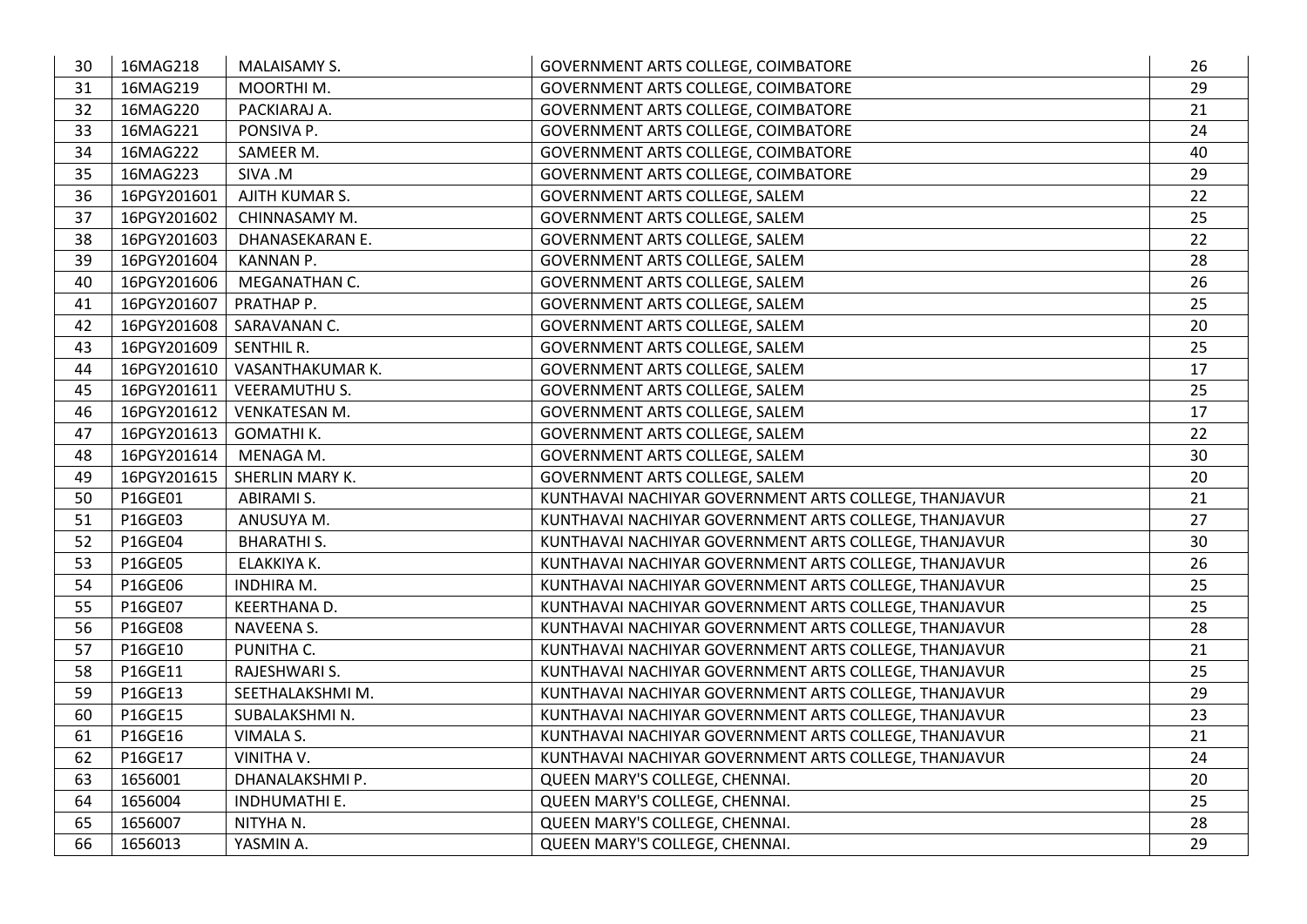| 67  | 1656011   | SOUNDARYA K.              | QUEEN MARY'S COLLEGE, CHENNAI.                      | 23 |
|-----|-----------|---------------------------|-----------------------------------------------------|----|
| 68  | 1656010   | <b>SHABREEN KATHUN S.</b> | QUEEN MARY'S COLLEGE, CHENNAI.                      | 24 |
| 69  | 1656008   | PRIYA K.                  | QUEEN MARY'S COLLEGE, CHENNAI.                      | 21 |
| 70  | 1656012   | VINITHA R.                | QUEEN MARY'S COLLEGE, CHENNAI.                      | 16 |
| 71  | 1656005   | <b>ISWANYA S.</b>         | QUEEN MARY'S COLLEGE, CHENNAI.                      | 22 |
| 72  | 1656006   | LALITHA KAMALAN           | QUEEN MARY'S COLLEGE, CHENNAI.                      | 24 |
| 73  | 1656009   | SANGEETHA U.              | QUEEN MARY'S COLLEGE, CHENNAI.                      | 19 |
| 74  | 1656003   | HARISHA A.                | QUEEN MARY'S COLLEGE, CHENNAI.                      | 24 |
| 75  | P16G21983 | ANITHA.K                  | SRI MEENAKSHI GOVT ARTS COLLEGE FOR WOMEN, MADURAI. | 25 |
| 76  | P16G21984 | <b>ESAKKI NAGARANI.S</b>  | SRI MEENAKSHI GOVT ARTS COLLEGE FOR WOMEN, MADURAI. | 33 |
| 77  | P16G21985 | ESWARI.P                  | SRI MEENAKSHI GOVT ARTS COLLEGE FOR WOMEN, MADURAI. | 32 |
| 78  | P16G21986 | PARAMESHWARI.M            | SRI MEENAKSHI GOVT ARTS COLLEGE FOR WOMEN, MADURAI. | 31 |
| 79  | P16G21987 | PASUMPON.M                | SRI MEENAKSHI GOVT ARTS COLLEGE FOR WOMEN, MADURAI. | 27 |
| 80  | P16G21988 | PRIYALAKSHMI.U            | SRI MEENAKSHI GOVT ARTS COLLEGE FOR WOMEN, MADURAI. | 26 |
| 81  | P16G21989 | PRIYANKA.S                | SRI MEENAKSHI GOVT ARTS COLLEGE FOR WOMEN, MADURAI. | 27 |
| 82  | P16G21990 | RASIKA.G                  | SRI MEENAKSHI GOVT ARTS COLLEGE FOR WOMEN, MADURAI. | 23 |
| 83  | P16G21991 | SUGANYA.V                 | SRI MEENAKSHI GOVT ARTS COLLEGE FOR WOMEN, MADURAI. | 23 |
| 84  | P16G21992 | <b>SYED ALI FATHIMA.S</b> | SRI MEENAKSHI GOVT ARTS COLLEGE FOR WOMEN, MADURAI. | 26 |
| 85  | P16G21994 | VINITHA.M                 | SRI MEENAKSHI GOVT ARTS COLLEGE FOR WOMEN, MADURAI. | 31 |
| 86  | P16GE001  | DHIVYABHARATHI.S          | GOVERNMENT COLLEGE FOR WOMEN, KUMBAKONAM            | 39 |
| 87  | P16GE002  | DURGADEVI.D               | GOVERNMENT COLLEGE FOR WOMEN, KUMBAKONAM            | 31 |
| 88  | P16GE003  | ELANDEEPA.B               | GOVERNMENT COLLEGE FOR WOMEN, KUMBAKONAM            | 28 |
| 89  | P16GE004  | FEMEELA SELVAKUMARI.M     | GOVERNMENT COLLEGE FOR WOMEN, KUMBAKONAM            | 22 |
| 90  | P16GE005  | GOWRIPRIYA.D              | GOVERNMENT COLLEGE FOR WOMEN, KUMBAKONAM            | 28 |
| 91  | P16GE006  | JAYALAKSHMI.S             | GOVERNMENT COLLEGE FOR WOMEN, KUMBAKONAM            | 26 |
| 92  | P16GE007  | KARTHIKA.P                | GOVERNMENT COLLEGE FOR WOMEN, KUMBAKONAM            | 23 |
| 93  | P16GE009  | MANIKUMARI.S              | GOVERNMENT COLLEGE FOR WOMEN, KUMBAKONAM            | 27 |
| 94  | P16GE010  | PARKAVI.J                 | GOVERNMENT COLLEGE FOR WOMEN, KUMBAKONAM            | 29 |
| 95  | P16GE011  | PRASEELA.M                | GOVERNMENT COLLEGE FOR WOMEN, KUMBAKONAM            | 18 |
| 96  | P16GE012  | PRIYADHARSHINI.N          | GOVERNMENT COLLEGE FOR WOMEN, KUMBAKONAM            | 23 |
| 97  | P16GE013  | RAMYA.D                   | GOVERNMENT COLLEGE FOR WOMEN, KUMBAKONAM            | 29 |
| 98  | P16GE014  | RENUGA.R                  | GOVERNMENT COLLEGE FOR WOMEN, KUMBAKONAM            | 29 |
| 99  | P16GE015  | SUBHASRI.S                | GOVERNMENT COLLEGE FOR WOMEN, KUMBAKONAM            | 31 |
| 100 | P16GE016  | SURYA.A                   | GOVERNMENT COLLEGE FOR WOMEN, KUMBAKONAM            | 22 |
| 101 | P16GE6341 | ARUL MOZHI.A              | GOVERNMENT ARTS COLLEGE, KUMBAKONAM                 | 25 |
| 102 | P16GE6342 | <b>BASKARAN.R</b>         | GOVERNMENT ARTS COLLEGE, KUMBAKONAM                 | 19 |
| 103 | P16GE6344 | DEVADURAI.T               | GOVERNMENT ARTS COLLEGE, KUMBAKONAM                 | 22 |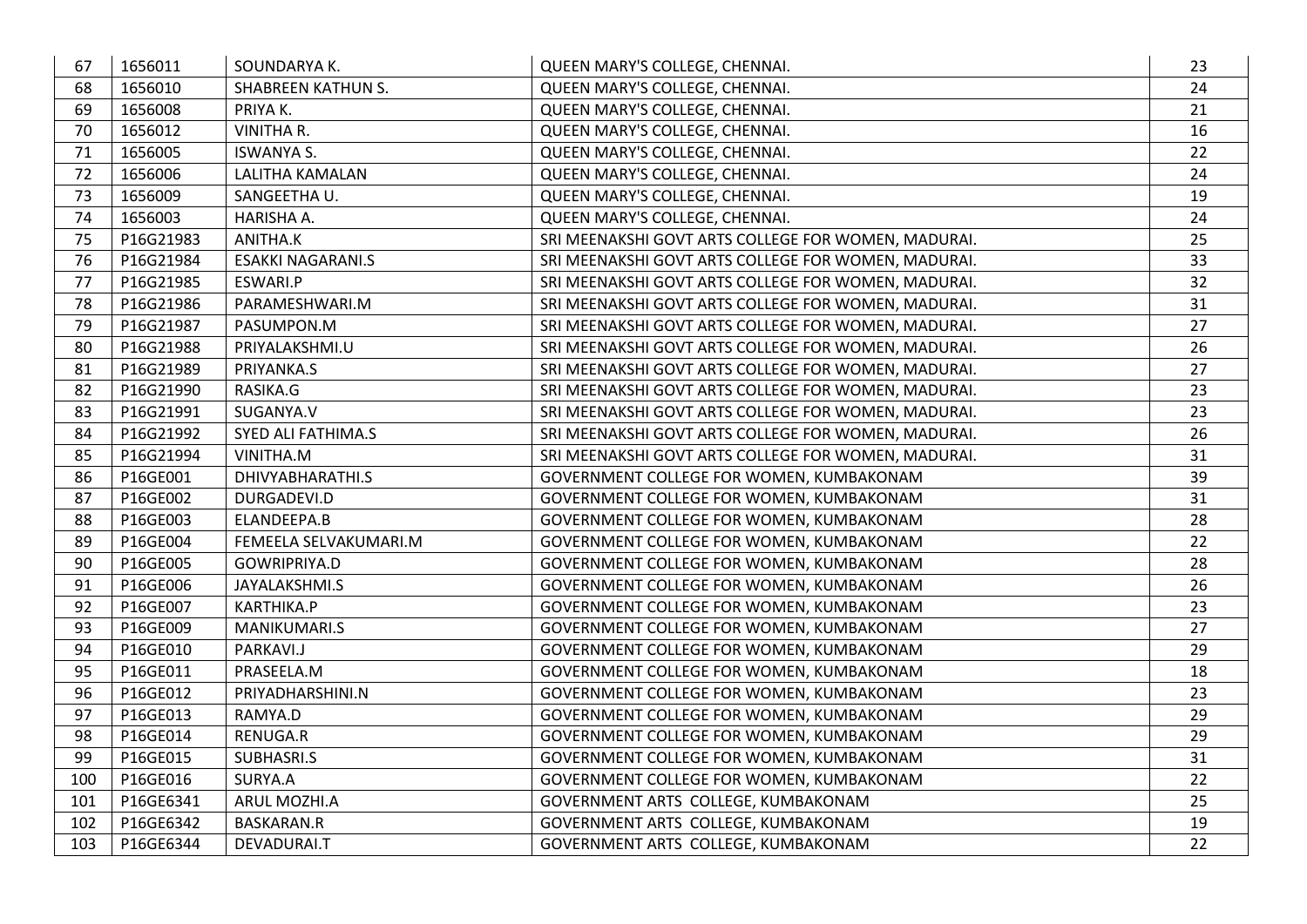| 104 | P16GE6345   | DHANALAKSHMI.T            | GOVERNMENT ARTS COLLEGE, KUMBAKONAM                      | 28 |
|-----|-------------|---------------------------|----------------------------------------------------------|----|
| 105 | P16GE6348   | GOPALAKRISHNAN.P          | GOVERNMENT ARTS COLLEGE, KUMBAKONAM                      | 27 |
| 106 | P16GE6349   | KARTHIKA.P                | GOVERNMENT ARTS COLLEGE, KUMBAKONAM                      | 25 |
| 107 | P16GE6350   | <b>KAVITHA.R</b>          | GOVERNMENT ARTS COLLEGE, KUMBAKONAM                      | 27 |
| 108 | P16GE6352   | NANTHINI.V                | GOVERNMENT ARTS COLLEGE, KUMBAKONAM                      | 23 |
| 109 | P16GE6353   | NITHYAKALYANI.C           | GOVERNMENT ARTS COLLEGE, KUMBAKONAM                      | 23 |
| 110 | P16GE6355   | PRIYA.A                   | GOVERNMENT ARTS COLLEGE, KUMBAKONAM                      | 23 |
| 111 | P16GE6356   | PRIYA.P                   | GOVERNMENT ARTS COLLEGE, KUMBAKONAM                      | 20 |
| 112 | P16GE6358   | RAMKUMAR.P                | GOVERNMENT ARTS COLLEGE, KUMBAKONAM                      | 23 |
| 113 | P16GE6359   | RANJITHA.I                | GOVERNMENT ARTS COLLEGE, KUMBAKONAM                      | 22 |
| 114 | P16GE6364   | SURYA.R                   | GOVERNMENT ARTS COLLEGE, KUMBAKONAM                      | 25 |
| 115 | P16GE6365   | THAMILMANI.B              | GOVERNMENT ARTS COLLEGE, KUMBAKONAM                      | 22 |
| 116 | 1651001     | ANJALI.N                  | BHARATHI WOMENS COLLEGE, CHENNAI                         | 30 |
| 117 | 1651002     | ASWINI.B                  | BHARATHI WOMENS COLLEGE, CHENNAI                         | 27 |
| 118 | 1651003     | MONICA JALAS.S            | BHARATHI WOMENS COLLEGE, CHENNAI                         | 22 |
| 119 | 1651004     | NILAVAZHAGI.A             | BHARATHI WOMENS COLLEGE, CHENNAI                         | 32 |
| 120 | 1651005     | NIRMALA.V                 | BHARATHI WOMENS COLLEGE, CHENNAI                         | 33 |
| 121 | 1651006     | PAVITHRA PRIYADHARSHINI.P | BHARATHI WOMENS COLLEGE, CHENNAI                         | 37 |
| 122 | 1651007     | PRIYANKA.R                | BHARATHI WOMENS COLLEGE, CHENNAI                         | 31 |
| 123 | 1651008     | RAJALAKSHIMI.R            | BHARATHI WOMENS COLLEGE, CHENNAI                         | 22 |
| 124 | 1651009     | SARANYA.V                 | BHARATHI WOMENS COLLEGE, CHENNAI                         | 27 |
| 125 | 162GE002    | SASIKALA.R                | NIRMALA COLLEGE FOR WOMENS, COIMBATORE                   | 39 |
| 126 | 162GE003    | RUBINI.Y                  | NIRMALA COLLEGE FOR WOMENS, COIMBATORE                   | 24 |
| 127 | 162GE004    | <b>HELAN JENIFER.S</b>    | NIRMALA COLLEGE FOR WOMENS, COIMBATORE                   | 55 |
| 128 | 162GE005    | LEENA SHEELA KETHRIN.I    | NIRMALA COLLEGE FOR WOMENS, COIMBATORE                   | 32 |
| 129 | 164327ER001 | AKILANDISWARI.M           | M.V.MUTHIAH GOVERNMENT ARTS COLLEGE FOR WOMENS, DINDIGUL | 26 |
| 130 | 164327ER002 | <b>BAGAVATHI.B</b>        | M.V.MUTHIAH GOVERNMENT ARTS COLLEGE FOR WOMENS, DINDIGUL | 23 |
| 131 | 164327ER003 | GOMATHI.A                 | M.V.MUTHIAH GOVERNMENT ARTS COLLEGE FOR WOMENS, DINDIGUL | 35 |
| 132 | 164327ER005 | KAVITHA.A                 | M.V.MUTHIAH GOVERNMENT ARTS COLLEGE FOR WOMENS, DINDIGUL | 24 |
| 133 | 164327ER006 | MAHALAKSHMI.P             | M.V.MUTHIAH GOVERNMENT ARTS COLLEGE FOR WOMENS, DINDIGUL | 31 |
| 134 | 164327ER010 | RAJESWARI.M               | M.V.MUTHIAH GOVERNMENT ARTS COLLEGE FOR WOMENS, DINDIGUL | 28 |
| 135 | 164327ER011 | RANJITHA.R                | M.V.MUTHIAH GOVERNMENT ARTS COLLEGE FOR WOMENS, DINDIGUL | 27 |
| 136 | 164327ER012 | SANGEETHA.K               | M.V.MUTHIAH GOVERNMENT ARTS COLLEGE FOR WOMENS, DINDIGUL | 27 |
| 137 | 164327ER013 | SRI PARANI.J              | M.V.MUTHIAH GOVERNMENT ARTS COLLEGE FOR WOMENS, DINDIGUL | 31 |
| 138 | 164327ER014 | SOBANA.J                  | M.V.MUTHIAH GOVERNMENT ARTS COLLEGE FOR WOMENS, DINDIGUL | 32 |
| 139 | 20166802    | <b>KARTHICK.V</b>         | PRESIDENCY COLLEGE, CHENNAI                              | 28 |
| 140 | 20166803    | LAKSHMI PRASANTH.M        | PRESIDENCY COLLEGE, CHENNAI                              | 30 |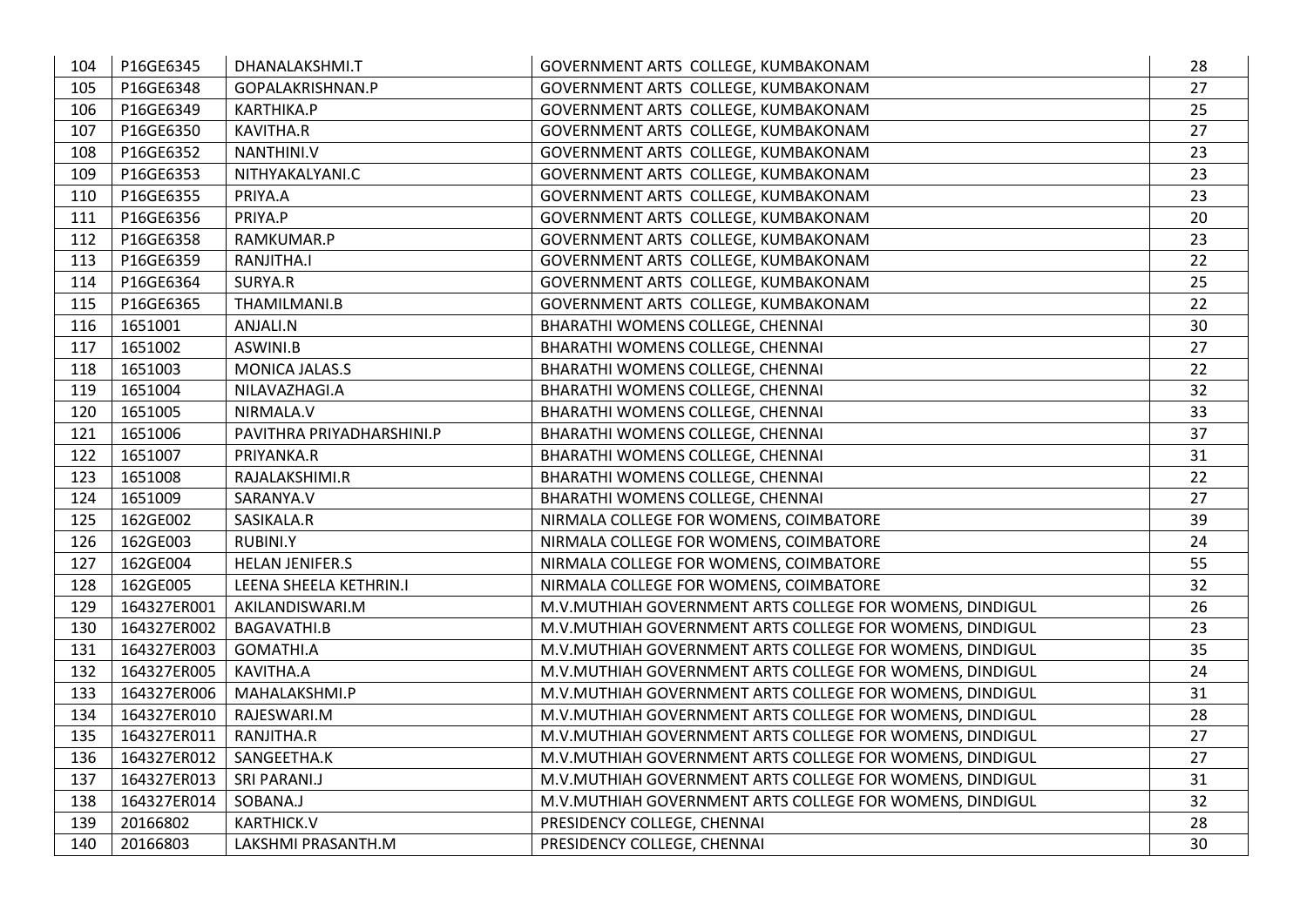| 141 | 20166804 | LOKESH.K               | PRESIDENCY COLLEGE, CHENNAI           | 22 |
|-----|----------|------------------------|---------------------------------------|----|
| 142 | 20166805 | MANIGANDAN.K           | PRESIDENCY COLLEGE, CHENNAI           | 35 |
| 143 | 20166806 | VENGATESAN.D           | PRESIDENCY COLLEGE, CHENNAI           | 27 |
| 144 | 20166807 | SANDHIYA.S             | PRESIDENCY COLLEGE, CHENNAI           | 25 |
| 145 | 20166808 | <b>KARTHIKA.S</b>      | PRESIDENCY COLLEGE, CHENNAI           | 20 |
| 146 | 20166809 | THILAGAVATHI.H         | PRESIDENCY COLLEGE, CHENNAI           | 24 |
| 147 | 20166810 | LAVANYA.M              | PRESIDENCY COLLEGE, CHENNAI           | 27 |
| 148 | B605001  | ASWATHILEKHA.C.S       | MADURAI KAMARAJ UNIVERSITY, MADURAI   | 43 |
| 149 | B605002  | <b>BEEBI SAJLA.P.P</b> | MADURAI KAMARAJ UNIVERSITY, MADURAI   | 46 |
| 150 | B605003  | <b>BEENA.A</b>         | MADURAI KAMARAJ UNIVERSITY, MADURAI   | 39 |
| 151 | B605004  | JITHINRAJ.V.T.K        | MADURAI KAMARAJ UNIVERSITY, MADURAI   | 38 |
| 152 | B605005  | NARMADA.R              | MADURAI KAMARAJ UNIVERSITY, MADURAI   | 29 |
| 153 | B605006  | PRIYANKA, V            | MADURAI KAMARAJ UNIVERSITY, MADURAI   | 26 |
| 154 | 16PGE03  | LOBARAJ.P              | PERIYAR EVR COLLEGE, THIRUCHIRAPPALLI | 31 |
| 155 | 16PGE05  | MURUGAN.M              | PERIYAR EVR COLLEGE, THIRUCHIRAPPALLI | 16 |
| 156 | 16PGE07  | POTHIRAJ.P             | PERIYAR EVR COLLEGE, THIRUCHIRAPPALLI | 32 |
| 157 | 16PGE09  | SUBARAMANI.T           | PERIYAR EVR COLLEGE, THIRUCHIRAPPALLI | 25 |
| 158 | 16PGE10  | YOSUVA.M               | PERIYAR EVR COLLEGE, THIRUCHIRAPPALLI | 24 |
| 159 | 162801   | ARUNADEVI R.           | GOVERNMENT ARTS COLLEGE, KARUR        | 27 |
| 160 | 162802   | DIVYA V.               | GOVERNMENT ARTS COLLEGE, KARUR        | 23 |
| 161 | 162803   | GOMATHI M.             | GOVERNMENT ARTS COLLEGE, KARUR        | 31 |
| 162 | 162804   | HARISH J.              | GOVERNMENT ARTS COLLEGE, KARUR        | 24 |
| 163 | 162805   | JOTHI MEENA V.         | GOVERNMENT ARTS COLLEGE, KARUR        | 24 |
| 164 | 162806   | KARTHIGAI DEEPA R.     | <b>GOVERNMENT ARTS COLLEGE, KARUR</b> | 20 |
| 165 | 162807   | MANIKANDAN M.          | <b>GOVERNMENT ARTS COLLEGE, KARUR</b> | 37 |
| 166 | 162808   | MANIMEGALA R.          | <b>GOVERNMENT ARTS COLLEGE, KARUR</b> | 28 |
| 167 | 162809   | <b>MANIVEL T.</b>      | <b>GOVERNMENT ARTS COLLEGE, KARUR</b> | 27 |
| 168 | 162810   | MEENA A.               | <b>GOVERNMENT ARTS COLLEGE, KARUR</b> | 21 |
| 169 | 162811   | NARMADA G.             | <b>GOVERNMENT ARTS COLLEGE, KARUR</b> | 20 |
| 170 | 162812   | NISHA K.               | GOVERNMENT ARTS COLLEGE, KARUR        | 30 |
| 171 | 162813   | PALANISAMY S.          | GOVERNMENT ARTS COLLEGE, KARUR        | 19 |
| 172 | 162814   | PAVITHRA T.            | <b>GOVERNMENT ARTS COLLEGE, KARUR</b> | 26 |
| 173 | 162815   | PREM KUMAR G.          | <b>GOVERNMENT ARTS COLLEGE, KARUR</b> | 23 |
| 174 | 162816   | PUNITHAVALLI A.        | <b>GOVERNMENT ARTS COLLEGE, KARUR</b> | 28 |
| 175 | 162817   | RATHIKA T.             | <b>GOVERNMENT ARTS COLLEGE, KARUR</b> | 23 |
| 176 | 162818   | SOUNDARYA M.           | <b>GOVERNMENT ARTS COLLEGE, KARUR</b> | 36 |
| 177 | 162819   | SURESH V.R.            | <b>GOVERNMENT ARTS COLLEGE, KARUR</b> | 30 |